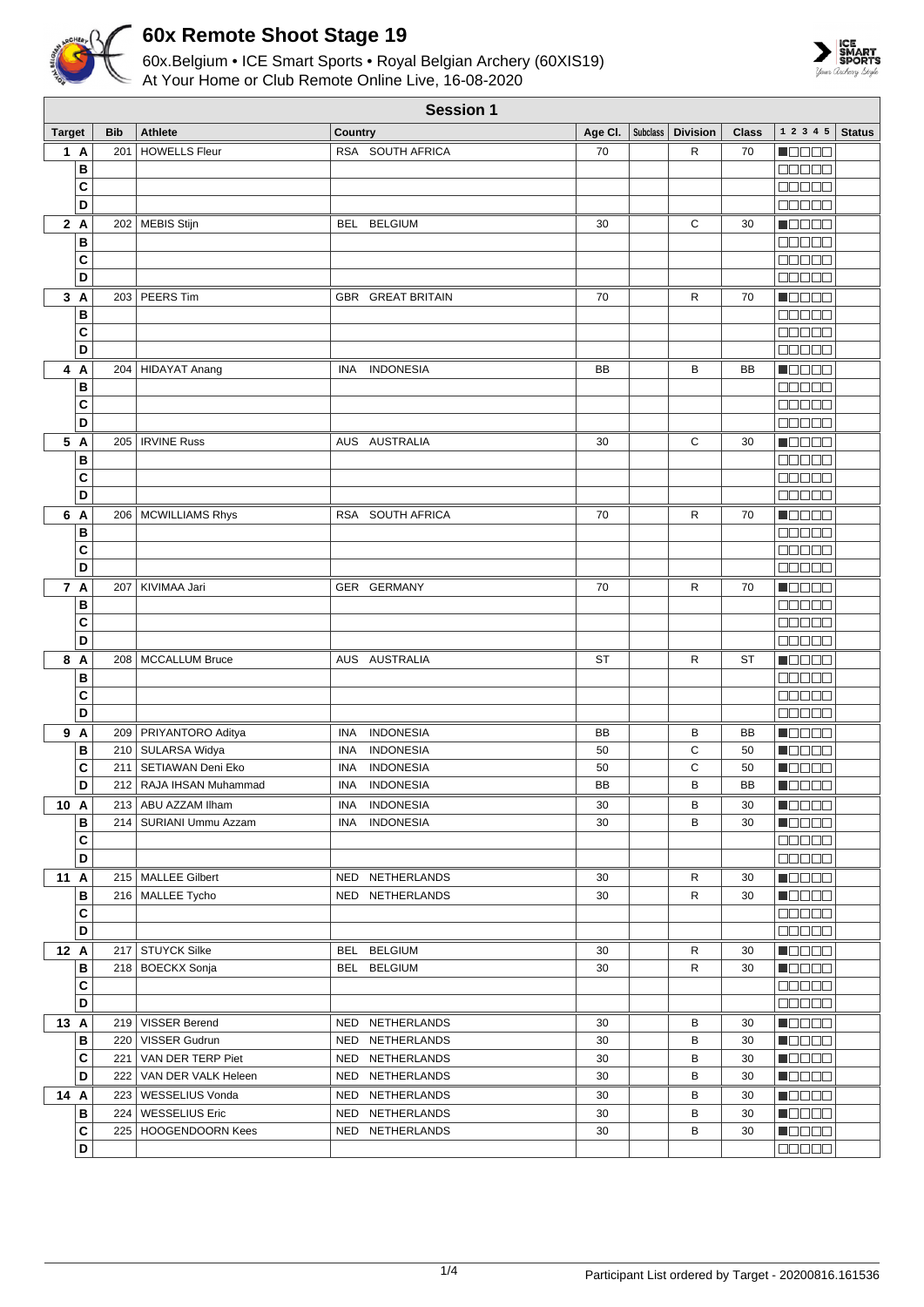

## **60x Remote Shoot Stage 19**

60x.Belgium • ICE Smart Sports • Royal Belgian Archery (60XIS19) At Your Home or Club Remote Online Live, 16-08-2020



| <b>Session 2</b> |                         |            |                          |                         |         |  |                     |       |                                              |               |
|------------------|-------------------------|------------|--------------------------|-------------------------|---------|--|---------------------|-------|----------------------------------------------|---------------|
| <b>Target</b>    |                         | <b>Bib</b> | <b>Athlete</b>           | Country                 | Age Cl. |  | Subclass   Division | Class | 1 2 3 4 5                                    | <b>Status</b> |
| 1 A              |                         | 226        | PIETERS Hardus           | RSA SOUTH AFRICA        | 30      |  | В                   | 30    | $\blacksquare$                               |               |
|                  | В                       |            |                          |                         |         |  |                     |       | a da da                                      |               |
|                  | C                       |            |                          |                         |         |  |                     |       | <b>BBBBB</b>                                 |               |
|                  | D                       |            |                          |                         |         |  |                     |       | $\Box \Box \Box \Box \Box$                   |               |
| 2A               |                         |            | 227 VAN DAMME Kelly      | BEL BELGIUM             | 30      |  | С                   | 30    | <b>Maaaa</b>                                 |               |
|                  | В                       |            |                          |                         |         |  |                     |       | 00000                                        |               |
|                  | C                       |            |                          |                         |         |  |                     |       | 88888                                        |               |
|                  | D                       |            |                          |                         |         |  |                     |       | <b>00000</b>                                 |               |
| 3A               |                         |            | 228 NAOUFAL Boubrahmi    | MAR MOROCCO             | 70      |  | R                   | 70    | Maaaa                                        |               |
|                  |                         |            |                          |                         |         |  |                     |       | <b>BEBEE</b>                                 |               |
|                  | В                       |            |                          |                         |         |  |                     |       | $\Box$ $\Box$ $\Box$ $\Box$ $\Box$           |               |
|                  | C<br>D                  |            |                          |                         |         |  |                     |       | <b>BBBBB</b>                                 |               |
|                  |                         |            |                          |                         |         |  |                     |       |                                              |               |
| 4 A              |                         |            | 229   HOLDER R-James     | BAR BARBADOS            | 30      |  | R                   | 30    | <b>MOOOO</b>                                 |               |
|                  | в                       |            |                          |                         |         |  |                     |       | <b>BBBBB</b>                                 |               |
|                  | C                       |            |                          |                         |         |  |                     |       | 00000                                        |               |
|                  | D                       |            |                          |                         |         |  |                     |       | 00000                                        |               |
| 5 A              |                         |            | 230 LYNCH Mark           | RSA SOUTH AFRICA        | 30      |  | R                   | 30    | $\blacksquare$                               |               |
|                  | В                       |            |                          |                         |         |  |                     |       | <b>00000</b>                                 |               |
|                  | C                       |            |                          |                         |         |  |                     |       | 00000                                        |               |
|                  | D                       |            |                          |                         |         |  |                     |       | $\Box$ $\Box$ $\Box$ $\Box$ $\Box$           |               |
| 6 A              |                         | 231        | <b>AFAILAL Issam</b>     | MAR MOROCCO             | 30      |  | R                   | 30    | <b>MODOO</b>                                 |               |
|                  | В                       |            |                          |                         |         |  |                     |       | a da da                                      |               |
|                  | C                       |            |                          |                         |         |  |                     |       | <b>BBBBB</b>                                 |               |
|                  | D                       |            |                          |                         |         |  |                     |       | <b>BEEBE</b>                                 |               |
| 7 A              |                         |            | 232   VAN STADEN Michael | RSA SOUTH AFRICA        | 30      |  | R                   | 30    | <b>Maaaa</b>                                 |               |
|                  | В                       |            |                          |                         |         |  |                     |       | 00000                                        |               |
|                  | C                       |            |                          |                         |         |  |                     |       | $\Box$ $\Box$ $\Box$ $\Box$ $\Box$           |               |
|                  | D                       |            |                          |                         |         |  |                     |       | <b>COOOO</b>                                 |               |
| 8 A              |                         |            | 233   SCHROEDERS Ronald  | BEL BELGIUM             | 30      |  | С                   | 30    | Maaaa                                        |               |
|                  | В                       |            |                          |                         |         |  |                     |       | <b>00000</b>                                 |               |
|                  | C                       |            |                          |                         |         |  |                     |       | $\Box$ $\Box$ $\Box$ $\Box$ $\Box$           |               |
|                  | D                       |            |                          |                         |         |  |                     |       | 00000                                        |               |
| 9 A              |                         |            | 234   DOHERTY Jack       | GBR GREAT BRITAIN       | 60      |  | R                   | 60    | <b>Nacao</b>                                 |               |
|                  | В                       |            |                          |                         |         |  |                     |       | <b>00000</b>                                 |               |
|                  | C                       |            |                          |                         |         |  |                     |       | 00000                                        |               |
|                  | D                       |            |                          |                         |         |  |                     |       | <b>00000</b>                                 |               |
| $10\hbox{ A}$    |                         |            | 235   HUNTE Gregory      | BAR BARBADOS            | 30      |  | С                   | 30    | <b>HOOOO</b>                                 |               |
|                  | В                       |            |                          |                         |         |  |                     |       | $\Box$ $\Box$ $\Box$ $\Box$                  |               |
|                  | C                       |            |                          |                         |         |  |                     |       | <b>00000</b>                                 |               |
|                  | D                       |            |                          |                         |         |  |                     |       | 00000                                        |               |
| 11 A             |                         |            | 236   IRVINE Russ        | AUS AUSTRALIA           | ST      |  | С                   | ST    | $\blacksquare$ $\square$ $\square$ $\square$ |               |
|                  | B                       |            |                          |                         |         |  |                     |       | 00000                                        |               |
|                  | С                       |            |                          |                         |         |  |                     |       | <b>00000</b>                                 |               |
|                  | D                       |            |                          |                         |         |  |                     |       | $\Box \Box \Box \Box \Box$                   |               |
| 12 A             |                         |            | 237   VERHEYEN Koen      | BEL BELGIUM             | 30      |  | R                   | 30    | Maaaa                                        |               |
|                  | В                       |            |                          |                         |         |  |                     |       | 00000                                        |               |
|                  | C                       |            |                          |                         |         |  |                     |       |                                              |               |
|                  | D                       |            |                          |                         |         |  |                     |       | $\Box$                                       |               |
| 13 A             |                         |            | 238 VAN STEEN Elian      | BEL BELGIUM             | 70      |  | $\mathsf{R}$        | 70    | <b>Reces</b>                                 |               |
|                  | B                       |            |                          |                         |         |  |                     |       | $\Box \Box \Box \Box \Box$                   |               |
|                  | C                       |            |                          |                         |         |  |                     |       | $\Box$ $\Box$ $\Box$ $\Box$ $\Box$           |               |
|                  | D                       |            |                          |                         |         |  |                     |       | 00000                                        |               |
| 14 A             |                         |            | 239   FRANCIS Sherwin    | TTO TRINIDAD AND TOBAGO | 50      |  | $\mathsf C$         | 50    | $\blacksquare$                               |               |
|                  | В                       |            |                          |                         |         |  |                     |       | <b>00000</b>                                 |               |
|                  | С                       |            |                          |                         |         |  |                     |       | 00000                                        |               |
|                  | D                       |            |                          |                         |         |  |                     |       | 00000                                        |               |
| 15 A             |                         |            | 240 GOPEE Andre          | TTO TRINIDAD AND TOBAGO | 30      |  | R                   | 30    | $\blacksquare$                               |               |
|                  | В                       |            |                          |                         |         |  |                     |       | <b>DDDDD</b>                                 |               |
|                  | $\mathbf{C}$            |            |                          |                         |         |  |                     |       | $\Box \Box \Box \Box \Box$                   |               |
|                  | $\overline{\mathsf{D}}$ |            |                          |                         |         |  |                     |       | 88888                                        |               |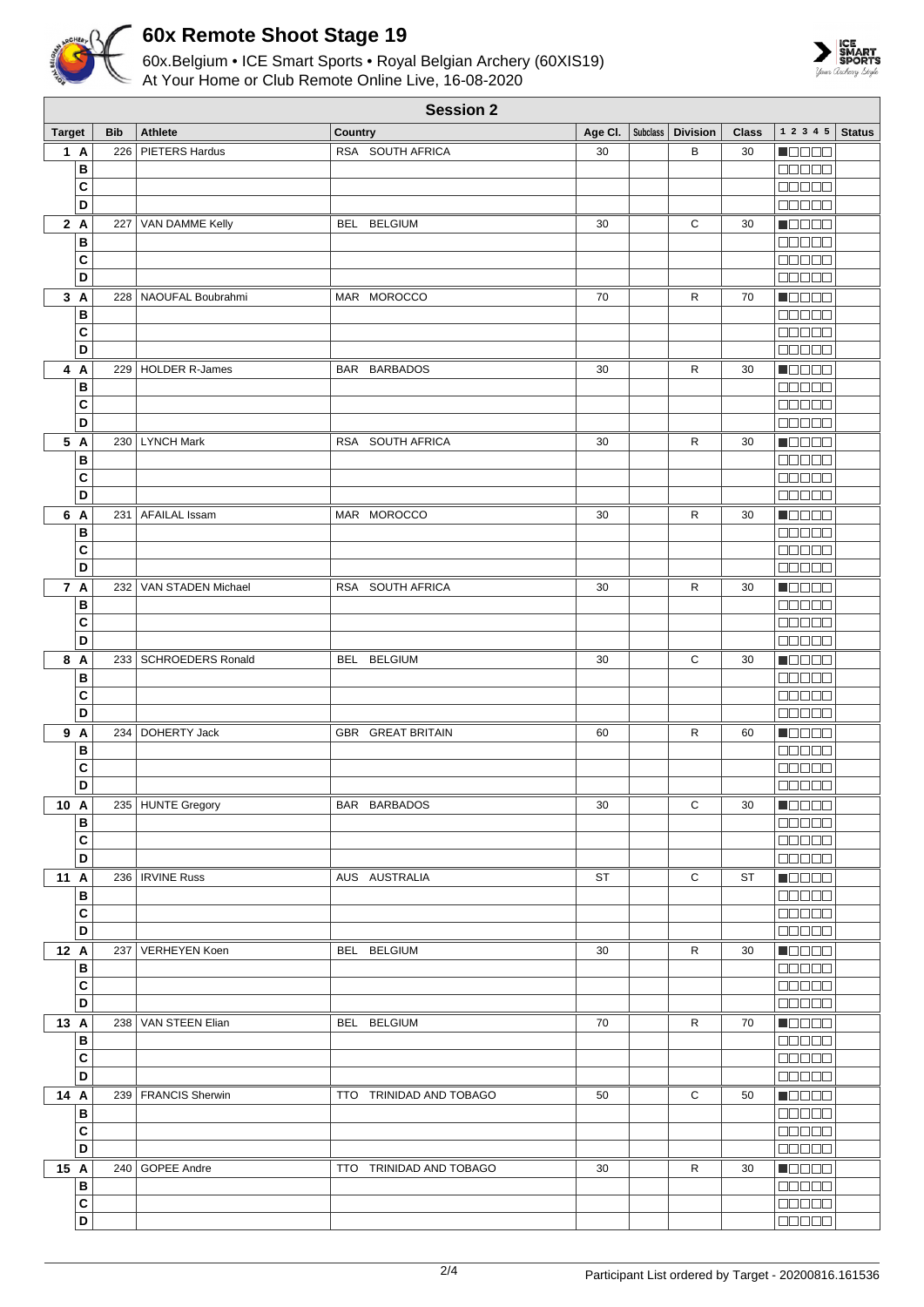

**B C D**

**B C D**

## **60x Remote Shoot Stage 19**

60x.Belgium • ICE Smart Sports • Royal Belgian Archery (60XIS19) At Your Home or Club Remote Online Live, 16-08-2020



|               | <b>Session 2</b><br>Continue |            |                                |                |                   |           |                 |                 |              |                |               |
|---------------|------------------------------|------------|--------------------------------|----------------|-------------------|-----------|-----------------|-----------------|--------------|----------------|---------------|
| <b>Target</b> |                              | <b>Bib</b> | <b>Athlete</b>                 | <b>Country</b> |                   | Age Cl.   | Subclass        | <b>Division</b> | <b>Class</b> | 1 2 3 4 5      | <b>Status</b> |
| 16 A          |                              | 241        | <b>CUNNINGHAM Rogan</b>        |                | IRL IRELAND       | 50        |                 | C               | 50           | <b>MODOO</b>   |               |
|               | В                            |            |                                |                |                   |           |                 |                 |              | an na s        |               |
|               | C                            |            |                                |                |                   |           |                 |                 |              | an an a        |               |
|               | D                            |            |                                |                |                   |           |                 |                 |              | <b>BOBBB</b>   |               |
| 17 A          |                              | 242        | ANNEL John                     |                | BAR BARBADOS      | 30        |                 | С               | 30           | Maaaa          |               |
|               | В                            | 243        | PHOENIX Anthony                |                | BAR BARBADOS      | 30        |                 | С               | 30           | <b>NEBEE</b>   |               |
|               | C                            | 244        | <b>ALLEYNE Melanie</b>         |                | BAR BARBADOS      | 30        |                 | C               | 30           | <b>Nedee</b>   |               |
|               | D                            | 245        | GALL Roger                     |                | BAR BARBADOS      | 30        |                 | C               | 30           | Maaaa          |               |
| 18 A          |                              | 246        | JOSEPH Stephen                 |                | BAR BARBADOS      | <b>ST</b> |                 | R               | ST           | Maaaa          |               |
|               | B                            | 247        | JOSEPH Cherisse                |                | BAR BARBADOS      | 30        |                 | C               | 30           | <b>MODDE</b>   |               |
|               | C                            | 248        | <b>TRYHANE Adam</b>            |                | BAR BARBADOS      | 30        |                 | $\mathsf{R}$    | 30           | $\blacksquare$ |               |
|               | D                            |            |                                |                |                   |           |                 |                 |              | Maaan          |               |
| 19 A          |                              | 249        | <b>HALL Robert</b>             |                | GBR GREAT BRITAIN | 50        |                 | С               | 50           | Maaaa          |               |
|               | B                            | 250        | <b>HENRY Mike</b>              |                | GBR GREAT BRITAIN | 50        |                 | C               | 50           | M D D D U      |               |
|               | C                            |            |                                |                |                   |           |                 |                 |              | <b>NUUUU</b>   |               |
|               | D                            |            |                                |                |                   |           |                 |                 |              | 00000          |               |
| 20 A          |                              | 251        | LYNCH Ronan                    |                | RSA SOUTH AFRICA  | 30        |                 | R               | 30           | N OO OO        |               |
|               | В                            |            |                                |                |                   |           |                 |                 |              | 00000          |               |
|               | C                            |            |                                |                |                   |           |                 |                 |              | an an a        |               |
|               | D                            |            |                                |                |                   |           |                 |                 |              | 88888          |               |
| 21 A          |                              | 252        | <b>WALTH Janice</b>            | USA USA        |                   | P         |                 | C               | P            | n da a a       |               |
|               | В                            | 253        | <b>WALTH Courtney</b>          | USA USA        |                   | <b>ST</b> |                 | R               | ST           | n de e e       |               |
|               | C                            |            |                                |                |                   |           |                 |                 |              | 88888          |               |
|               | D                            |            |                                |                |                   |           |                 |                 |              | <b>BBBBB</b>   |               |
|               |                              |            |                                |                |                   |           |                 |                 |              |                |               |
|               |                              |            |                                |                | <b>Session 3</b>  |           |                 |                 |              |                |               |
| <b>Target</b> |                              | <b>Bib</b> | <b>Athlete</b>                 | Country        |                   | Age Cl.   | <b>Subclass</b> | <b>Division</b> | <b>Class</b> | 1 2 3 4 5      | <b>Status</b> |
| 1 A           |                              | 254        | <b>BENAOUICH Rachid</b>        |                | MAR MOROCCO       | 70        |                 | R               | 70           | Maaaa          |               |
|               | B                            |            |                                |                |                   |           |                 |                 |              | ana ao         |               |
|               | C                            |            |                                |                |                   |           |                 |                 |              | <b>NODOO</b>   |               |
|               | D                            |            |                                |                |                   |           |                 |                 |              | 00000          |               |
| 2A            |                              | 255        | <b>BELYAZID Hicham Mouncif</b> |                | MAR MOROCCO       | 30        |                 | R               | 30           | <b>M</b> ODOO  |               |
|               | В                            |            |                                |                |                   |           |                 |                 |              | <b>BBBBB</b>   |               |
|               | C                            |            |                                |                |                   |           |                 |                 |              | 88888          |               |
|               | D                            |            |                                |                |                   |           |                 |                 |              | <b>NODOD</b>   |               |
|               | 3 A                          |            | 256 BELYAZID Aymane            |                | MAR MOROCCO       | 30        |                 | R               | 30           | $\blacksquare$ |               |
|               | в                            |            |                                |                |                   |           |                 |                 |              | 00000          |               |
|               | C                            |            |                                |                |                   |           |                 |                 |              | 88888          |               |
|               | D                            |            |                                |                |                   |           |                 |                 |              | <b>REBEL</b>   |               |
| 4 A           |                              |            | 257 PHOENIX Anthony            |                | BAR BARBADOS      | 30        |                 | C               | 30           | <b>MODDE</b>   |               |
|               | B                            |            |                                |                |                   |           |                 |                 |              | 88888          |               |
|               | C                            |            |                                |                |                   |           |                 |                 |              | <b>00000</b>   |               |
|               | D                            |            |                                |                |                   |           |                 |                 |              | 88888          |               |
|               | 5 A                          |            | 258   RAMIREZ RODRIGUEZ Diego  |                | MEX MEXICO        | 30        |                 | R               | 30           | <b>Manag</b>   |               |
|               | B                            |            |                                |                |                   |           |                 |                 |              | 88888          |               |
|               | С                            |            |                                |                |                   |           |                 |                 |              | 88888          |               |
|               | D                            |            |                                |                |                   |           |                 |                 |              | 00000          |               |
|               | 6 A                          |            | 259 EL AKEL Ilham              |                | MAR MOROCCO       | 30        |                 | R               | 30           | <b>H</b> OOOO  |               |
|               | $\, {\bf B}$<br>$\mathbf{C}$ |            |                                |                |                   |           |                 |                 |              | 88888<br>00000 |               |

 $\blacksquare$ 00000 **COLOR**  $\blacksquare$ 00000 00000

**7 A** 260 SINGH Robert GUY GUYANA 30 R 30

**8 A** 261 BYFORD Mike GBR GREAT BRITAIN 70 R 70